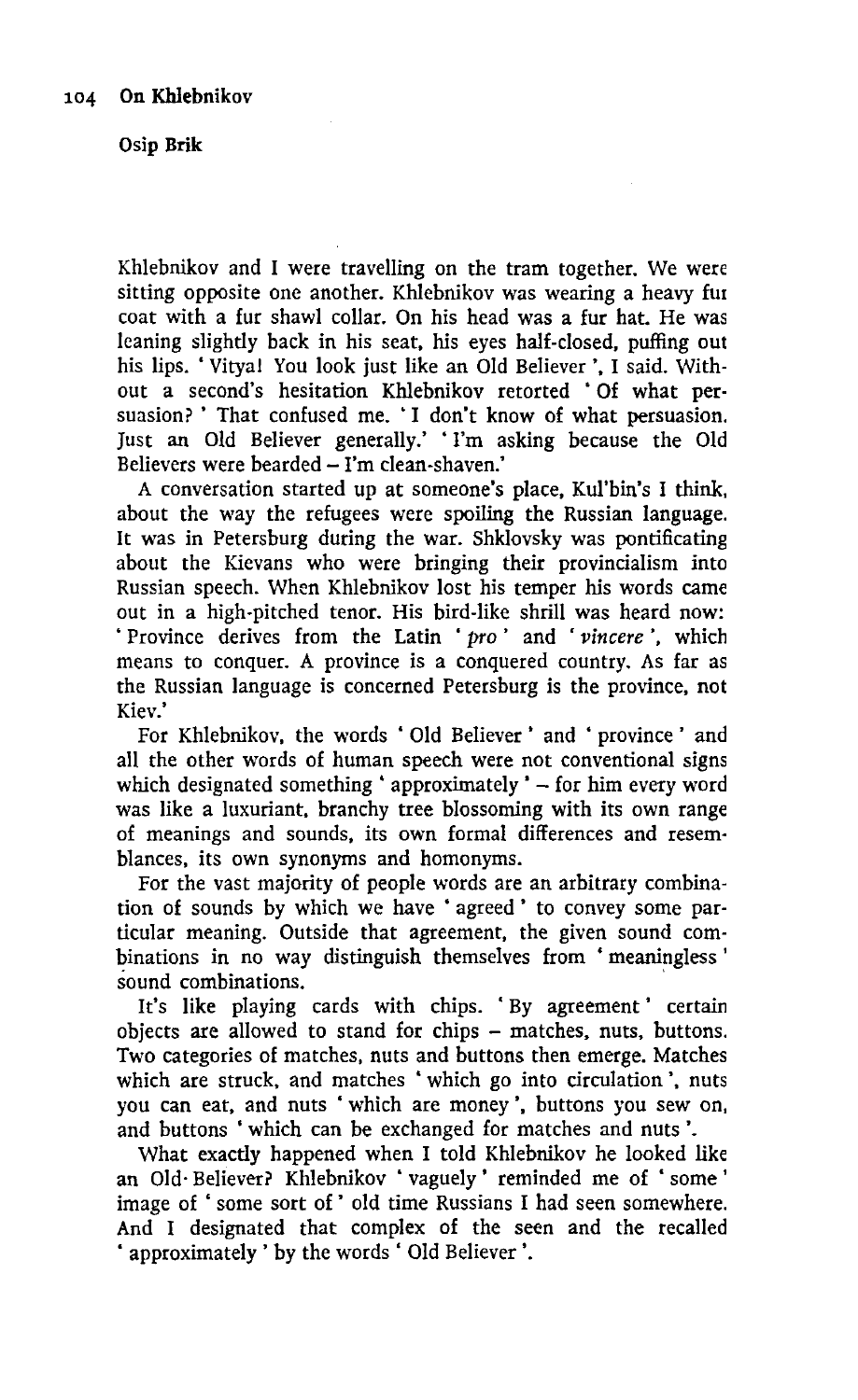For Khlebnikov, however, they had not an ' approximate', but 105 a rich and varied meaning which certainly included among other things the notion ' beard '. My words ' Old Believer' had therefore in no way covered the phenomenon they had been used to designate - namely the beardless Khlebnikov.

In addition, and this is most important, in order to sense the ' non-coverage' of the reality by the word, one had to have just as complete a sense of the reality as of the word. One had to remember the beard, not just within the complex constituted by the concept ' Old Believer', but also within the complex of the ' beardless' man I had tried to designate by that term.

Khlebnikov knew not just the meaning of the word ' province ' but also the meaning of Petersburg and Kiev. Khlebnikov was a man of enormous learning with a most acute sense of reality. What nonsense it was to describe this man as ' not of this world '. He knew and perceived this world in all the subtleties and twists of its historical destiny and human psyche. Reading him carefully, you discover in his verse, his prose and his letters a million extraordinarily subtle, sharp, accurate observations, and details which are very much ' of this world '.

When Khlebnikov ' invented' words he did so in order to designate a newborn phenomenon, or a newly discovered variety of that phenomenon. Khlebnikov was never an aesthete of the word. He never thought a word outside the object or fact which it was intended to designate. When Khlebnikov wrote his poem *Incantation by Laughter\** he was convinced that every one of his words would find its place in the many-sided real complex ' laughter'.

Kruchenykh said: 'The word lily has been soiled by use. I say *E-u-y* and the lily's snow-whiteness is restored." This is aestheticism. There is no new phenomenon or new nuance in that phenomenon to correspond to the new word. The flower lily simply changes its name. It answered to lily and it will answer to *Euy.* That's all. For Khlebnikov this was not enough. Khlebnikov produced new realities along with new words. That was the whole point.

Above all, Khlebnikov never ' made up ' or invented anything.

<sup>\*</sup> Khlebnikov's poem consists almost entirely of newly-coined deriva- tives from the root *smekh* (laughter), and works on the possibilities of morphological derivations inherent in the Russian language. It is therefore impossible to render into English, but Vladimir Markov's translation, a few lines of which are reproduced below, as the trans-<br>lator says, goes some way to demonstrating the principle  $-\dots$ . Laughiness of the laughish laughers, counterlaugh the laughdom's

laughs!

Laughio! Laughio!

Dislaugh, relaugh, laughlets, laughlets,<br>Laughulets, laughulets,...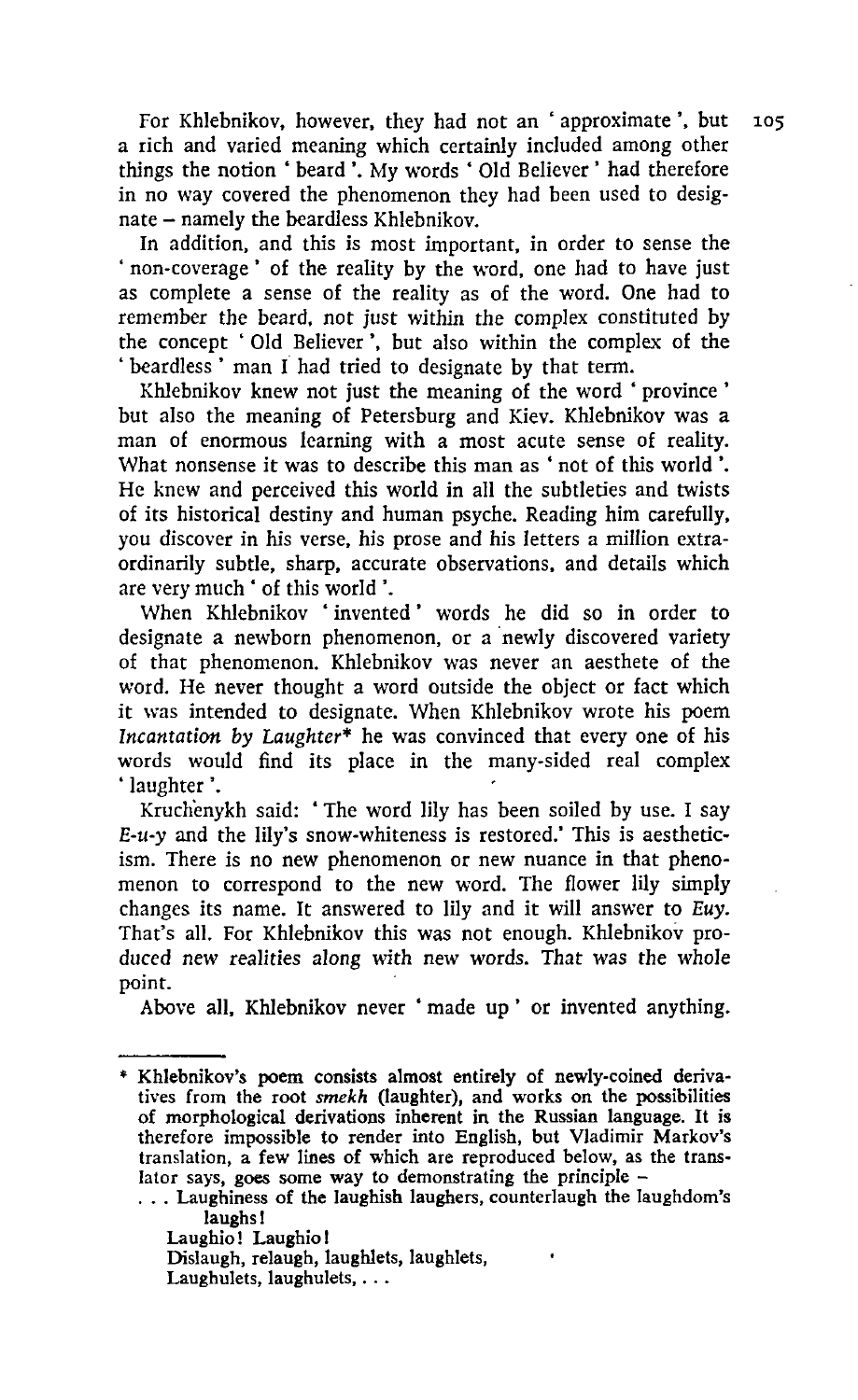106 He discovered. The inventor produces what does not yet exist. The discoverer conveys to people what has always existed. For this reason an inventor's creations may not take life, they can be stillborn. Whereas the discovery has always existed and the question of its existence does not even arise. Electricity was discovered, the electric light bulb was invented. Geniuses discover, the talented invent.

Khlebnikov did not make up words. Khlebnikov revealed aspects within language which we did not even suspect.

Kirsanov takes two words and out of them makes a third. And this ' third' word has no corresponding reality. His word ' lyublyutik' for example  $-$  is this a kind of buttercup (lyutik)? or a nuance in love (lyubov')? Neither one nor the other, but an *objet d'art.<sup>1</sup>*

But, it will be asked, what about ' the word as such'? ' As such' is precisely the point. The word must of necessity refer to the real, otherwise it is not' a word as such '.

Translating one language into another is not a question of translating the words of one language into the words of another. It means re-telling in the words of one's own language the realities related by the words of the foreign language. To translate well one has not only to know languages, but above all to know the reality in question. However well a person knows the language, he will not be able to produce a good translation of say, a novel out of Negro life, if he has no notion of Negroes and their life. The vast majority of the blunders and oddities that bespatter translations occur not through lack of knowledge of the language, but , through lack of knowledge of the subject concerned.

And I might add that the ' Greek word which has no meaning ' is the match which has not become a chip. But of course it is not a ' word ' — a word cannot mean nothing. *Zaum* (trans-sense) is not ' trans-sense language' *(zaumnaya rech').* It is precisely ' transsense  $-$  an extra-linguistic combination of the articulated sounds produced by the organs of human speech.

But from the moment any trans-sense sound combination finds itself a corresponding reality, it becomes a word. This was the case with the invented word *Khlysch* (playboy).

And the reverse: if an artificial word for a new reality is put together out of meaningful segments — which is how all our composite Soviet words were invented - only those survive which overcome their fragmentary nature and achieve an integral phonic form of their own. For example Narkom (people's commissar, from *narodniy kommissar),* komsomolets (young Communist, from *Kommunistichesky soyuz molodezhi* – Communist Union of youth). politruk (political instructor, from *politichesky rukovoditel').* These were hastily composed from verbal scraps, and they have become words in their own right.

In his poem *About This* Mayakovsky has a marvellous example of '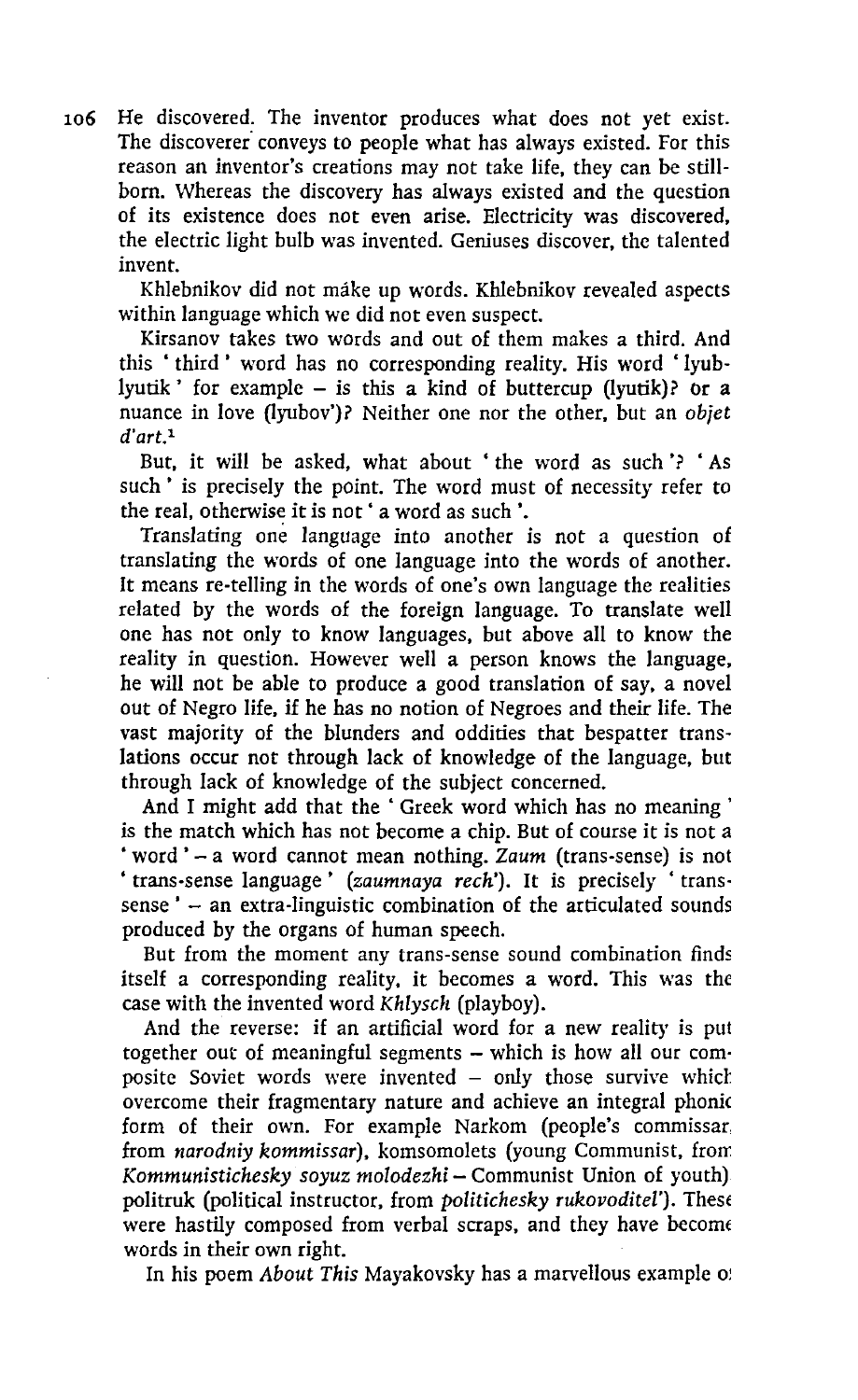word-formation (line 616). The dominant theme reverberating 107 through it is love. In line 577, the theme of travel to the north is brought in:

> shores surge by  $$ vista after vista j *\*

 $\cdot$  and in line 609:

What land is this? What strand?

Green-

Lap-Love-land?

In an instant the two themes  $-$  love and travel  $-$  intersect. And suddenly the word ' loveland' flashes like a spark. Yes, a word! Because it designated the most real of realities - the poem's unknown quantity, its ultimate meaning.

But it would be extreme vulgarisation to prise loveland from the context of the poem and include it in the dictionary of the Russian language: ' $\text{Ioveland} = \text{the land of love'}$ . Why a vulgarisation? Because the reality designated by the word loveland is unrepeatable, unique, and exists only in Mayakovsky in a particular moment of creativity. It is not generalisable. The word which flashed momentarily and illuminated that reality cannot be made common currency. Love-land is not the land of love.

There are many such unique poetic sparks and explosions in Mayakovsky. Mayakovsky is a lyricist. And his lyricism is autobiographical. The history of his times is also a part of his autobiography.

> In our fighters or in our land they were

Or else in this heart of mine.\*

A variation of the famous formula of the great lyricist Heinrich Heine:  $-$  the world split open, and the rift passed through my heart....

Khlebnikov was quite different. Khlebnikov was not in any sense a lyricist. This does not mean that Khlebnikov was not capable of intense personal emotion, or that he was dry, callous and unfeeling. He was explosive, humorous and often profoundly sad.

<sup>\*</sup> From *Very Good, An October poem.* Translations from *Mayakovsky,* translated and edited by Herbert Marshall, Dennis Dobson (London) 1965.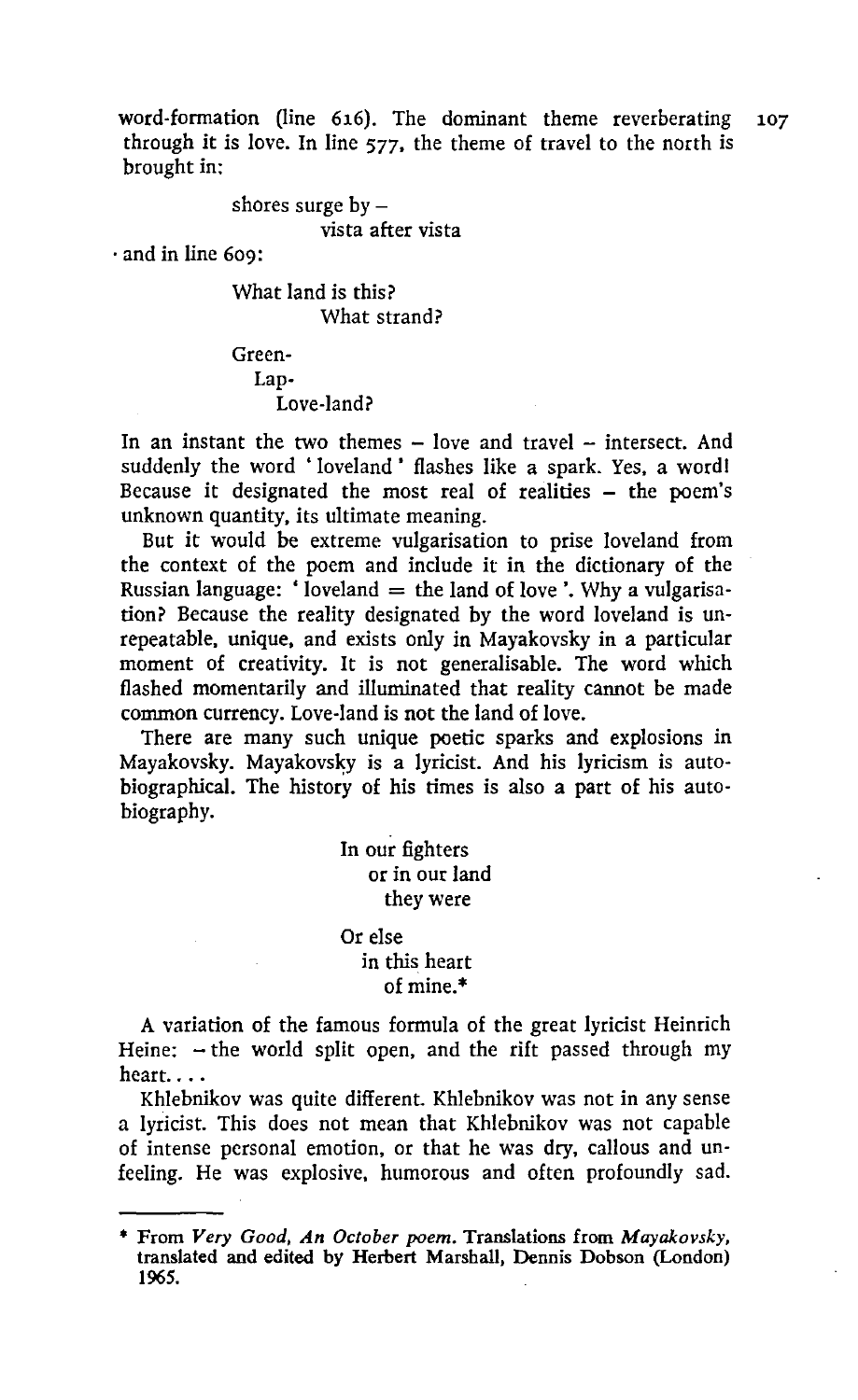108 But it never occurred to Khlebnikov to write verse about his own emotions. He was reserved and shy. And moreover he had a different attitude to the word. For Khlebnikov the word was least of all a ' means of expression', the servant of thought and feeling.

The word for Khlebnikov lived its own rich life of sounds and meanings. Khlebnikov scattered words on paper like stars over the sky, and by them he read the fate of man and humanity.

What constitutes the sense of words? Not what they mean, but what they *can* mean. What do we mean when we say ' in the full sense of the word'? What is this ' full sense of the word'? It is the limitless diversity of existing and possible meanings of a word. The word in customary, everyday usage is not the word ' in its full sense', it is a word for which only a minor part of the meaning has passed through - that part which is needed in practice for ' exchange' and ' expression'.

Khlebnikov wrote with words in their full sense. And full to the brim, his words followed on one another without merging together, without conforming to one another, but existing, like the world of stars, according to the laws of attraction and repulsion. In Khlebnikov there are not combinations but constellations of words. Khlebnikov is a poet-astrologer.

' Stars, reading the stars, astrologer ' — this is all very figurative and unclear. Agreed. But that's Khlebnikov. Stars, their life, their organisation, the laws of their movement are indisputably the prototype of Khlebnikov's creative system. He talked a lot about the stars.

' The bright southern stars awoke the Chaldean in me '

*{Teacher and pupil)*

*'...* Jot down the days and hours of your emotions .. . and namely their angles, turns, climax points. I will build an equation.' (letter to Kamensky)

' I have the equation of the stars, the equation of the voice, the equation of thought, the equation of birth and death.'

(letter to V V Khlebnikov)

This would in fact be an appropriate place to speak of Khlebnikov's mathematical calculations. But I want to say a little more about Khlebnikov the poet.

For Khlebnikov ' the word in its full sense' is not just the whole meaning of the word, but its whole range of resonances, because every sound is full of meaning for Khlebnikov. Every sound in human speech is meaningful. And Khlebnikov produced signifying constellations of words beginning with the letters N, V, S,  $K -$  thereby earning a smile from 'sensible' people.

What caused those sensible people to smile? How could they fail to smile when Khlebnikov was trying to play the most naive kind of trick on them? Khlebnikov wrote: 'K either begins words